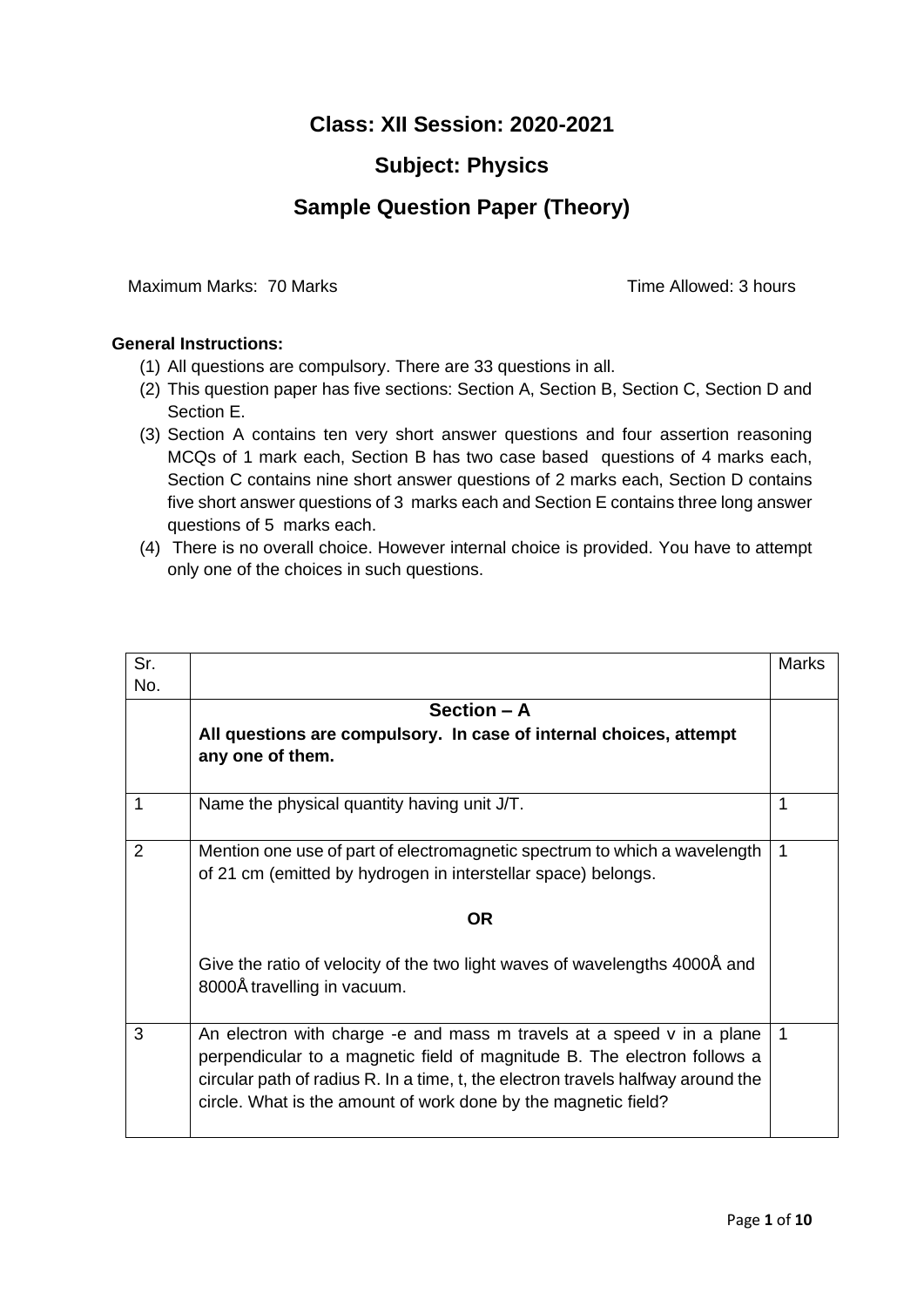| $\overline{4}$ | A solenoid with N loops of wire tightly wrapped around an iron-core is<br>carrying an electric current I. If the current through this solenoid is reduced                                                                                 | 1            |
|----------------|-------------------------------------------------------------------------------------------------------------------------------------------------------------------------------------------------------------------------------------------|--------------|
|                | to half, then what change would you expect in inductance L of the solenoid.<br><b>OR</b>                                                                                                                                                  |              |
|                | An alternating current from a source is given by i=10sin314t. What is the<br>effective value of current and frequency of source?                                                                                                          |              |
| 5              | What is the value of angular momentum of electron in the second orbit of<br>Bohr's model of hydrogen atom?                                                                                                                                | 1            |
| 6              | In a photoelectric experiment, the potential required to stop the ejection of<br>electrons from cathode is 4V. What is the value of maximum kinetic energy<br>of emitted Photoelectrons?                                                  | $\mathbf{1}$ |
| $\overline{7}$ | In decay of free neutron, name the elementary particle emitted along with<br>proton and electron in nuclear reaction.                                                                                                                     | $\mathbf{1}$ |
|                | <b>OR</b>                                                                                                                                                                                                                                 |              |
|                | In the following nuclear reaction, Identify unknown labelled X.                                                                                                                                                                           |              |
|                | $^{22}_{11}Na + X \rightarrow ^{22}_{10}Ne + V_c$                                                                                                                                                                                         |              |
| 8              | How does the width of a depletion region of a pn junction vary if doping<br>concentration is increased?                                                                                                                                   | 1            |
|                | <b>OR</b>                                                                                                                                                                                                                                 |              |
|                | In half wave rectification, what is the output frequency if input frequency is<br>25 Hz.                                                                                                                                                  |              |
| 9              | When a voltage drop across a pn junction diode is increased from 0.70 V to<br>0.71V, the change in the diode current is 10 mA. What is the dynamic<br>resistance of diode?                                                                |              |
| 10             | Which specially fabricated pn junction diode is used for detecting light<br>intensity?                                                                                                                                                    | $\mathbf 1$  |
|                | For question numbers 11, 12, 13 and 14, two statements are given-one<br>labelled Assertion (A) and the other labelled Reason (R). Select the<br>correct answer to these questions from the codes (a), (b), (c) and (d)<br>as given below. |              |
|                | a)<br>Both A and R are true and R is the correct explanation of A<br>b)<br>Both A and R are true but R is NOT the correct explanation of A<br>c)<br>A is true but R is false<br>d)<br>A is false and R is also false                      |              |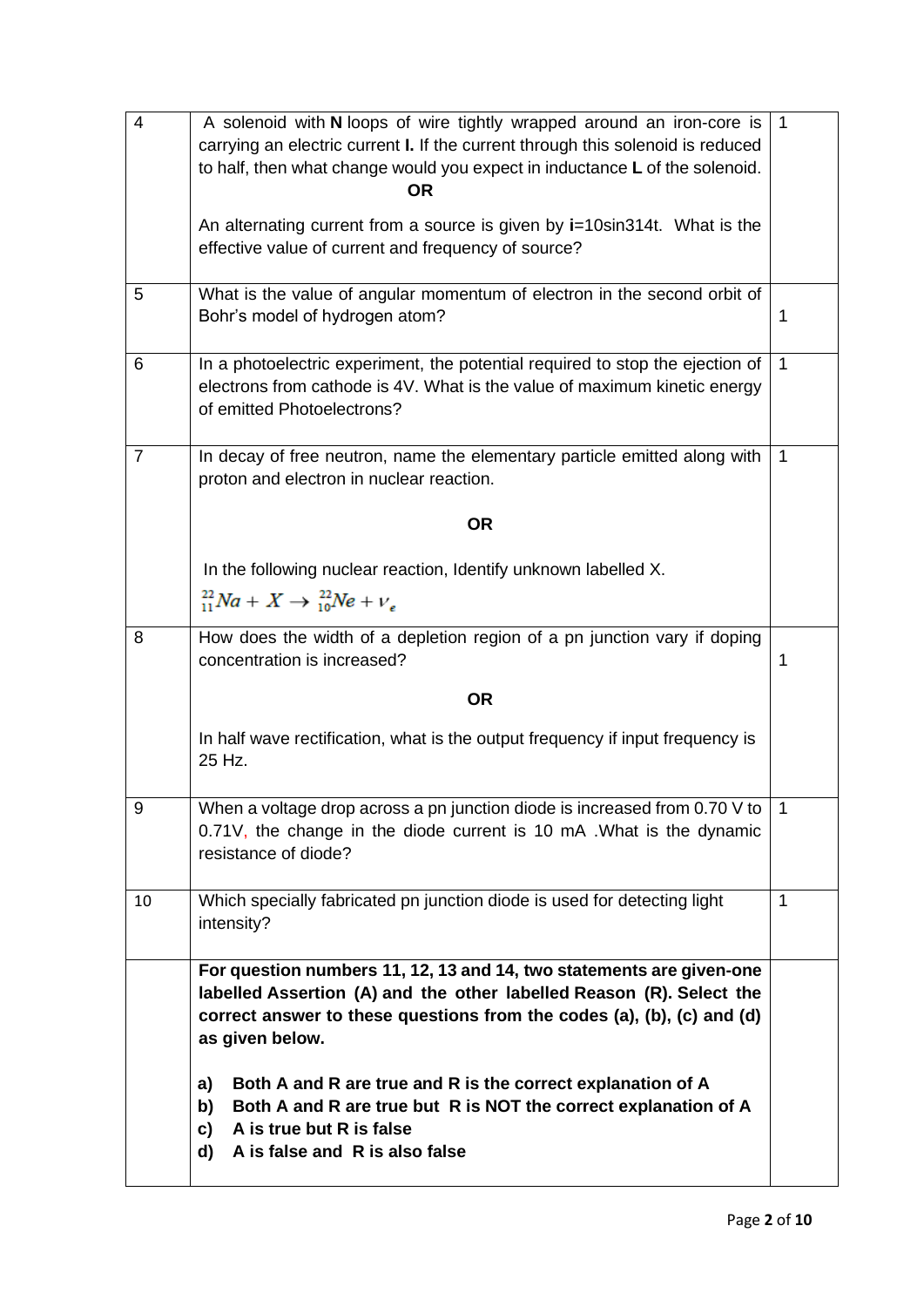| 11 | Assertion(A) :<br>In a nonuniform electric field, a dipole will have translatory as well as<br>rotatory motion.<br>Reason(R):<br>In a nonuniform electric field, a dipole experiences a force as well as<br>torque.                                                                                                                                                                                                                                  | $\mathbf{1}$ |
|----|------------------------------------------------------------------------------------------------------------------------------------------------------------------------------------------------------------------------------------------------------------------------------------------------------------------------------------------------------------------------------------------------------------------------------------------------------|--------------|
| 12 | Assertion(A):<br>Electric field is always normal to equipotential surfaces and along the<br>direction of decreasing order of potential<br>Reason(R):<br>Negative gradient of electric potential is electric field.                                                                                                                                                                                                                                   | $\mathbf 1$  |
| 13 | <b>Assertion (A):</b><br>A convex mirror cannot form real images.<br>Reason (R):<br>Convex mirror converges the parallel rays that are incident on it.                                                                                                                                                                                                                                                                                               | 1            |
| 14 | Assertion(A):<br>A convex lens of focal length 30 cm can't be used as a simple microscope<br>in normal setting.<br>Reason (R):<br>For normal setting, the angular magnification of simple microscope is<br>$M = D/f$                                                                                                                                                                                                                                 | $\mathbf{1}$ |
|    | Section $-$ B<br>Questions 15 and 16 are Case Study based questions and are<br>compulsory. Attempt any 4 sub parts from each question. Each<br>question carries 1 mark.                                                                                                                                                                                                                                                                              |              |
| 15 | <b>Faraday Cage:</b><br>A Faraday cage or Faraday shield is an enclosure made of a conducting<br>material. The fields within a conductor cancel out with any external fields,<br>so the electric field within the enclosure is zero. These Faraday cages act<br>as big hollow conductors you can put things in to shield them from electrical<br>fields. Any electrical shocks the cage receives, pass harmlessly around the<br>outside of the cage. | 4            |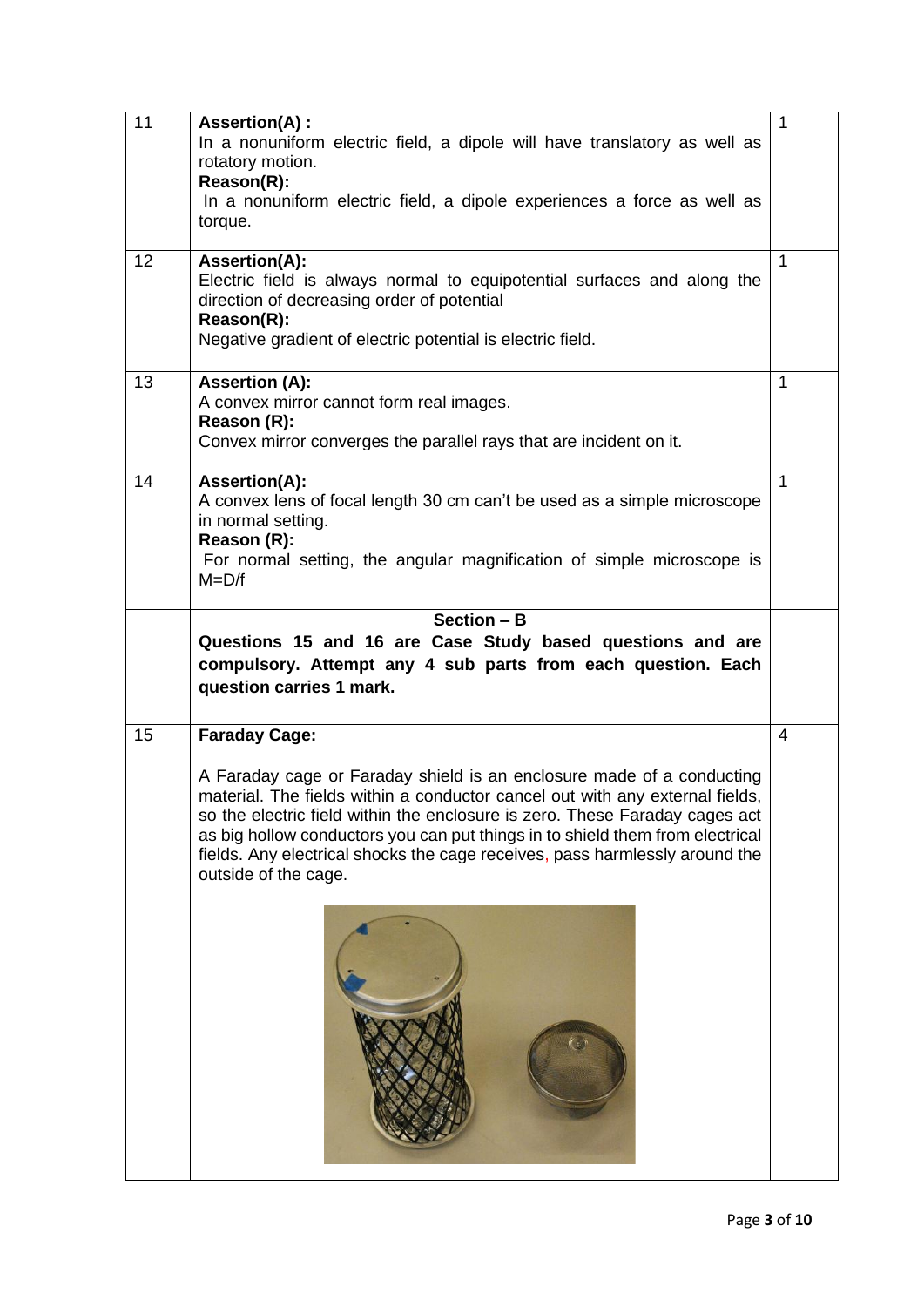|    | 1. Which of the following material can be used to make a Faraday<br>cage?                                                                                                                                                  |                |
|----|----------------------------------------------------------------------------------------------------------------------------------------------------------------------------------------------------------------------------|----------------|
|    | a) Plastic<br>b) Glass<br>c) Copper<br>d) Wood                                                                                                                                                                             |                |
|    | 2. Example of a real-world Faraday cage is<br>a) car<br>b) plastic box<br>c) lightning rod<br>d) metal rod                                                                                                                 |                |
|    | 3. What is the electrical force inside a Faraday cage when it is struck<br>by lightning?<br>a) The same as the lightning<br>b) Half that of the lightning<br>c) Zero<br>d) A quarter of the lightning                      |                |
|    | 4. An isolated point charge +q is placed inside the Faraday cage. Its<br>surface must have charge equal to-<br>a) Zero<br>b) +q<br>C)<br>$-q$<br>d)<br>$+2q$                                                               |                |
|    | 5. A point charge of 2C is placed at centre of Faraday cage in the shape<br>of cube with surface of 9 cm edge. The number of electric field lines<br>passing through the cube normally will be-                            |                |
|    | 1.9105 Nm <sup>2</sup> /C entering the surface<br>a)<br>1.9105 Nm <sup>2</sup> /C leaving the surface<br>b)<br>2.0105 Nm <sup>2</sup> /C leaving the surface<br>c)<br>d)<br>2.0105 Nm <sup>2</sup> /C entering the surface |                |
| 16 | <b>Sparking Brilliance of Diamond:</b><br>Critical angle<br>Diamond<br>Air<br>Total<br>reflection                                                                                                                          | $\overline{4}$ |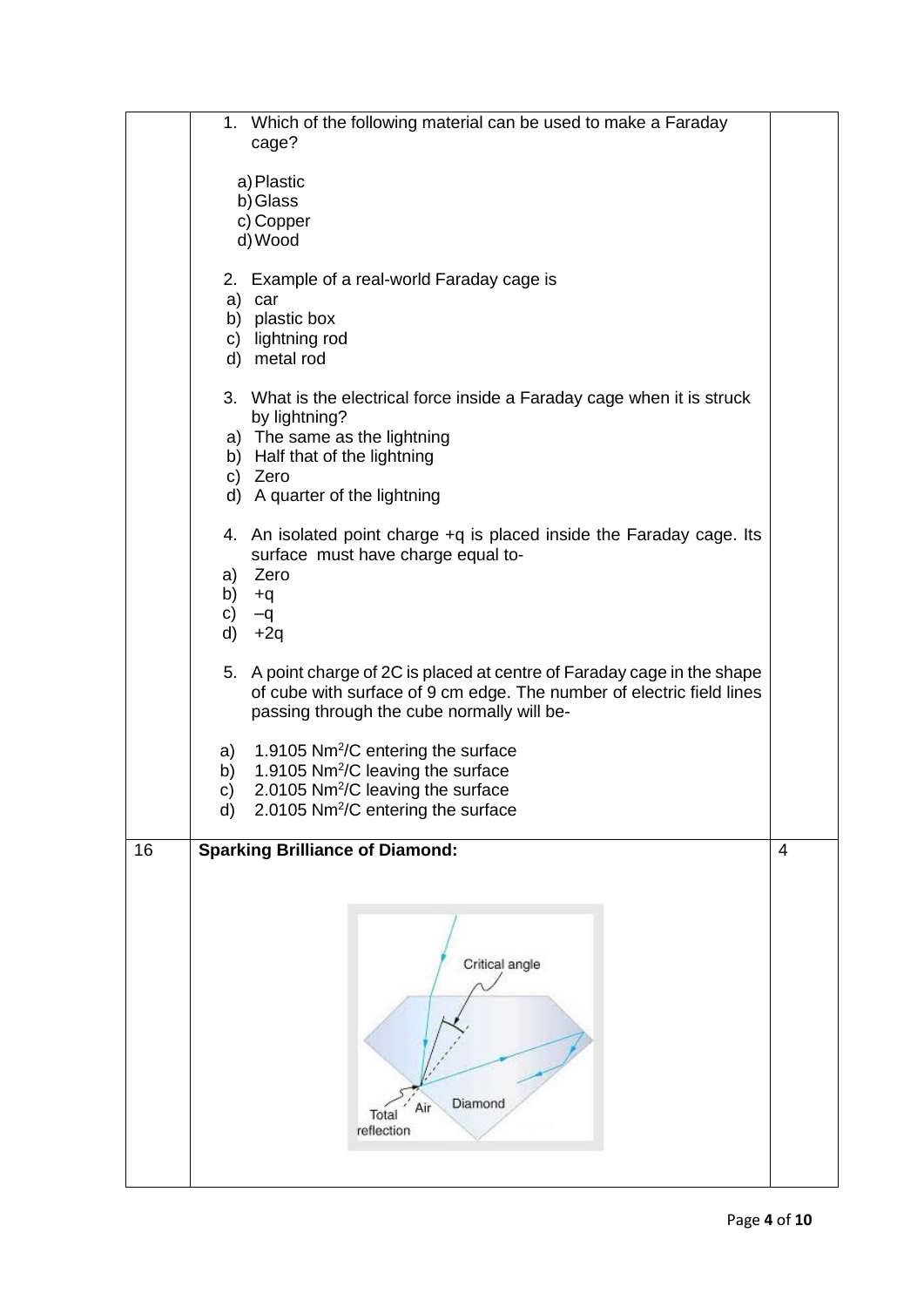The total internal reflection of the light is used in polishing diamonds to create a sparking brilliance. By polishing the diamond with specific cuts, it is adjusted the most of the light rays approaching the surface are incident with an angle of incidence more than critical angle. Hence, they suffer multiple reflections and ultimately come out of diamond from the top. This gives the diamond a sparking brilliance.

- 1. Light cannot easily escape a diamond without multiple internal reflections. This is because:
	- a) Its critical angle with reference to air is too large
	- b) Its critical angle with reference to air is too small
	- c) The diamond is transparent
	- d) Rays always enter at angle greater than critical angle
- 2. The critical angle for a diamond is 24.4°. Then its refractive index is
	- a) 2.42
	- b) 0.413
	- c) 1
	- d) 1.413
- 3. The basic reason for the extraordinary sparkle of **suitably cut** diamond is that
	- a) It has low refractive index
	- b) It has high transparency
	- c) It has high refractive index
	- d) It is very hard
- 4. A diamond is immersed in a liquid with a refractive index greater than water. Then the critical angle for total internal reflection will
- a) will depend on the nature of the liquid
- b) decrease
- c) remains the same
- d) increase
- 5. The following diagram shows same diamond cut in two different shapes.

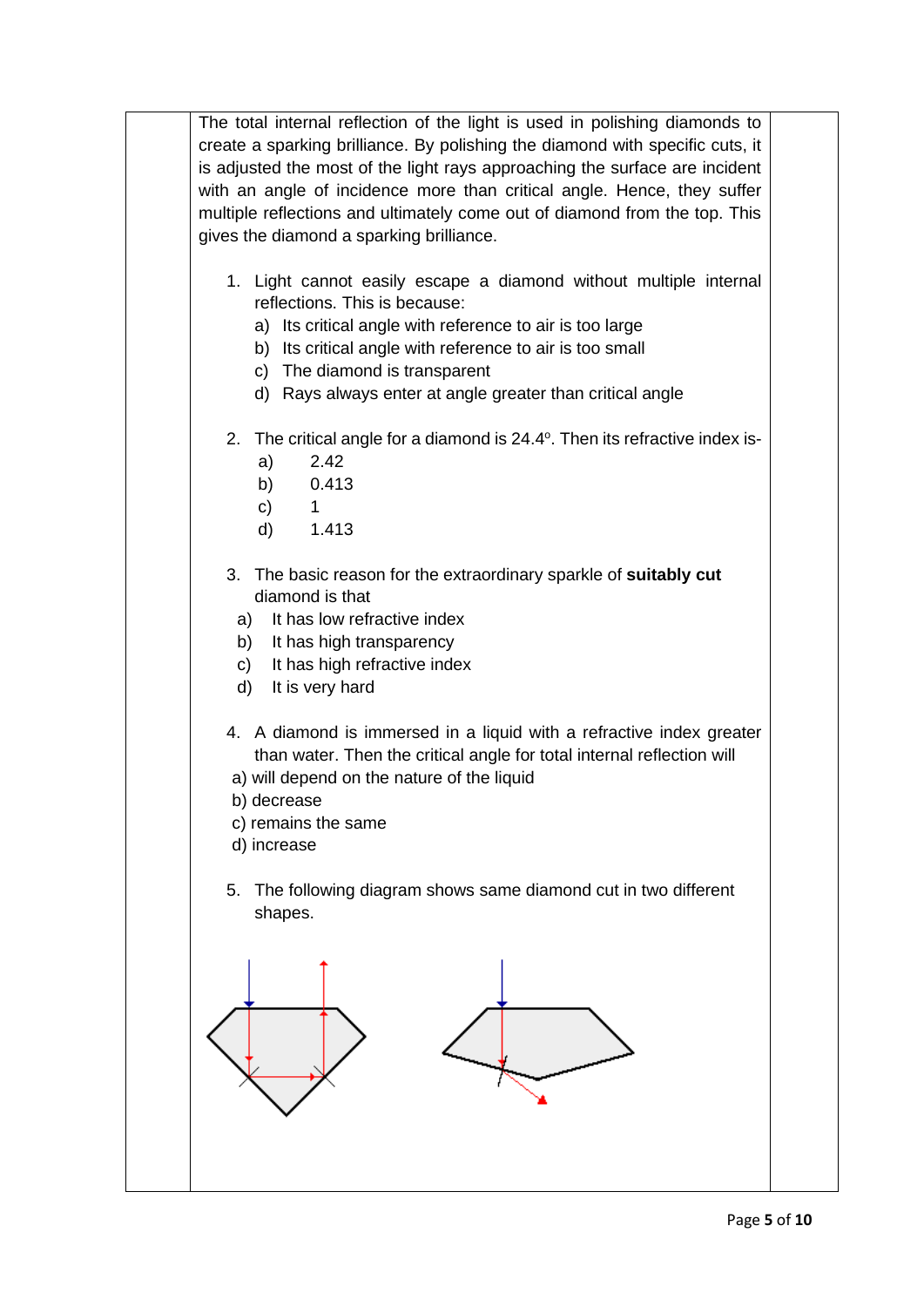|    | The brilliance of diamond in the second diamond will be:                                                                                                           |                |
|----|--------------------------------------------------------------------------------------------------------------------------------------------------------------------|----------------|
|    | a) less than the first                                                                                                                                             |                |
|    | b) greater than first                                                                                                                                              |                |
|    | same as first<br>C)                                                                                                                                                |                |
|    | d) will depend on the intensity of light                                                                                                                           |                |
|    | Section $- C$                                                                                                                                                      |                |
|    | All questions are compulsory. In case of internal choices, attempt                                                                                                 |                |
|    | anyone.                                                                                                                                                            |                |
| 17 | Two straight infinitely long wires are fixed in space so that the current in the                                                                                   | 2              |
|    | left wire is 2 A and directed out of the plane of the page and the current in                                                                                      |                |
|    | the right wire is 3 A and directed into the plane of the page. In which                                                                                            |                |
|    | region(s) is/are there a point on the x-axis, at which the magnetic field is                                                                                       |                |
|    | equal to zero due to these currents carrying wires? Justify your answer.                                                                                           |                |
|    | Region II<br>Region III<br>Region 1                                                                                                                                |                |
|    | + x                                                                                                                                                                |                |
|    | 2A<br>3A                                                                                                                                                           |                |
|    |                                                                                                                                                                    |                |
| 18 | Draw the graph showing intensity distribution of fringes with phase angle                                                                                          | $\overline{2}$ |
|    | due to diffraction through single slit.                                                                                                                            |                |
|    |                                                                                                                                                                    |                |
|    | <b>OR</b>                                                                                                                                                          |                |
|    | What should be the width of each slit to obtain <b>n</b> maxima of double slit                                                                                     |                |
|    | pattern within the central maxima of single slit pattern?                                                                                                          |                |
|    |                                                                                                                                                                    |                |
| 19 | Deduce an expression for the potential energy of a system of two point<br>charges $q_1$ and $q_2$ located at positions $r_1$ and $r_2$ respectively in an external | 2              |
|    | field $(\vec{E})$                                                                                                                                                  |                |
|    |                                                                                                                                                                    |                |
|    | <b>OR</b>                                                                                                                                                          |                |
|    | Establish the relation between electric field and electric potential at a                                                                                          |                |
|    | point.                                                                                                                                                             |                |
|    | Draw the equipotential surface for an electric field pointing in +Z direction                                                                                      |                |
|    | with its magnitude increasing at constant rate along -Z direction                                                                                                  |                |
|    |                                                                                                                                                                    |                |
| 20 | Explain with help of circuit diagram, the action of a forward biased p-n                                                                                           | 2              |
|    | junction diode which emits spontaneous radiation. State the least band gap<br>energy of this diode to have emission in visible region.                             |                |
|    |                                                                                                                                                                    |                |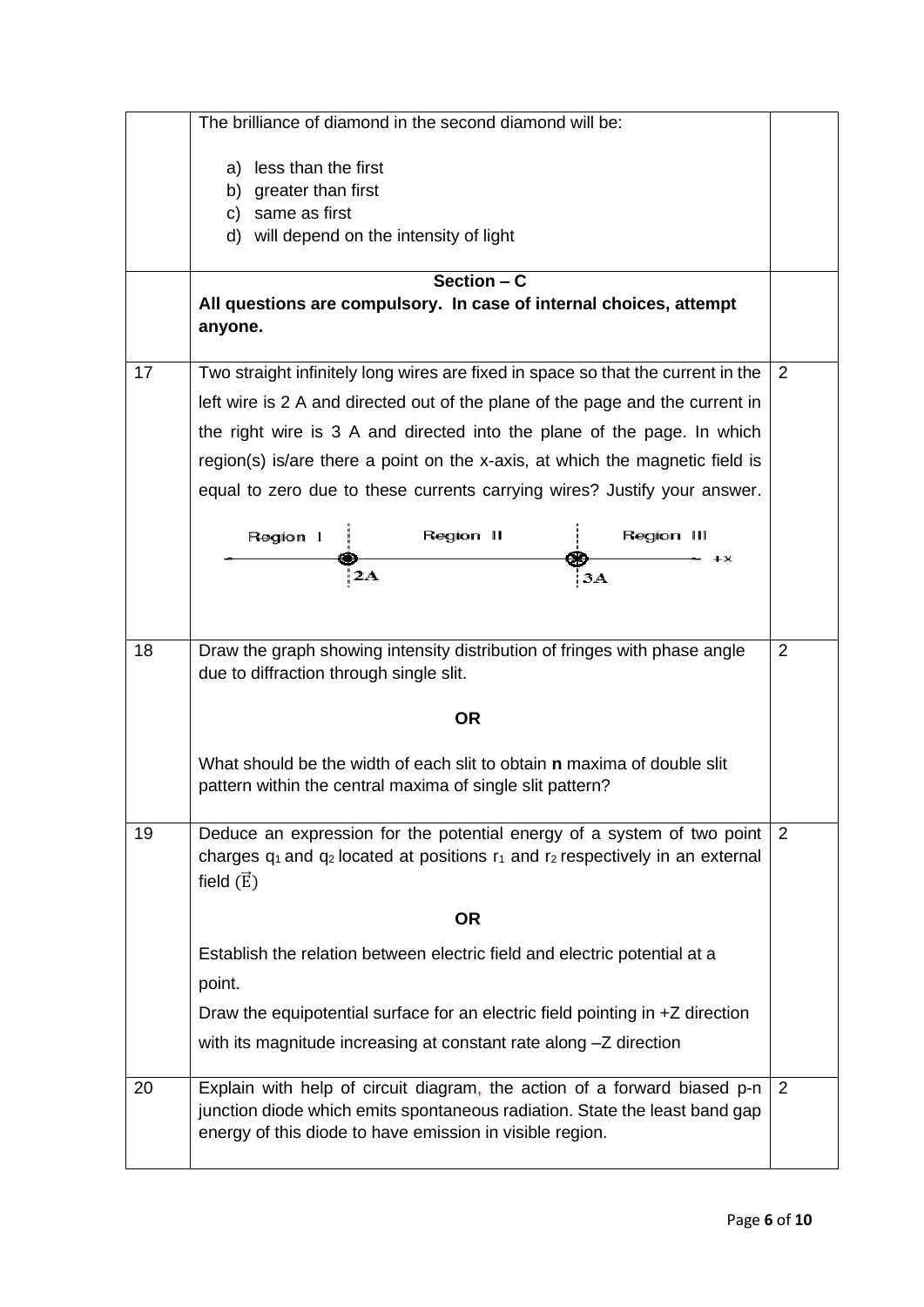| 21 | A coil of wire enclosing an area 100 cm <sup>2</sup> is placed with its plane making an<br>angle $60^{\circ}$ with the magnetic field of strength $10^{-1}$ T. What is the flux through<br>the coil? If magnetic field is reduced to zero in $10^{-3}$ s, then find the induced<br>emf? | 2 |
|----|-----------------------------------------------------------------------------------------------------------------------------------------------------------------------------------------------------------------------------------------------------------------------------------------|---|
| 22 | Two waves from two coherent sources S and S' superimpose at X as shown<br>in the figure. If X is a point on the second minima and $SX - S'X$ is 4.5 cm.<br>Calculate the wavelength of the waves.                                                                                       | 2 |
|    | $\mathbb{X}^+$                                                                                                                                                                                                                                                                          |   |
|    | S<br>S                                                                                                                                                                                                                                                                                  |   |
| 23 | Draw the energy band diagram when intrinsic semiconductor (Ge) is doped<br>with impurity atoms of Antimony (Sb). Name the extrinsic semiconductor so<br>obtained and majority charge carriers in it.                                                                                    | 2 |
| 24 | Define the terms magnetic inclination and horizontal component of earth's<br>magnetic field at a place. Establish the relationship between the two with<br>help of a diagram.                                                                                                           | 2 |
|    | <b>OR</b>                                                                                                                                                                                                                                                                               |   |
|    | Horizontal component of earth's magnetic field at a place is $\sqrt{3}$ times the<br>vertical component. What is the value of inclination at that place?                                                                                                                                |   |
| 25 | Write two characteristics of image formed when an object is placed between<br>the optical centre and focus of a thin convex lens. Draw the graph showing<br>variation of image distance v with object distance u in this case.                                                          | 2 |
|    | <b>Section -D</b>                                                                                                                                                                                                                                                                       |   |
|    | All questions are compulsory. In case of internal choices, attempt<br>any one.                                                                                                                                                                                                          |   |
| 26 | A rectangular loop which was initially inside the region of uniform and time<br>- independent magnetic field, is pulled out with constant velocity $v$ as shown<br>in the figure.                                                                                                       | 3 |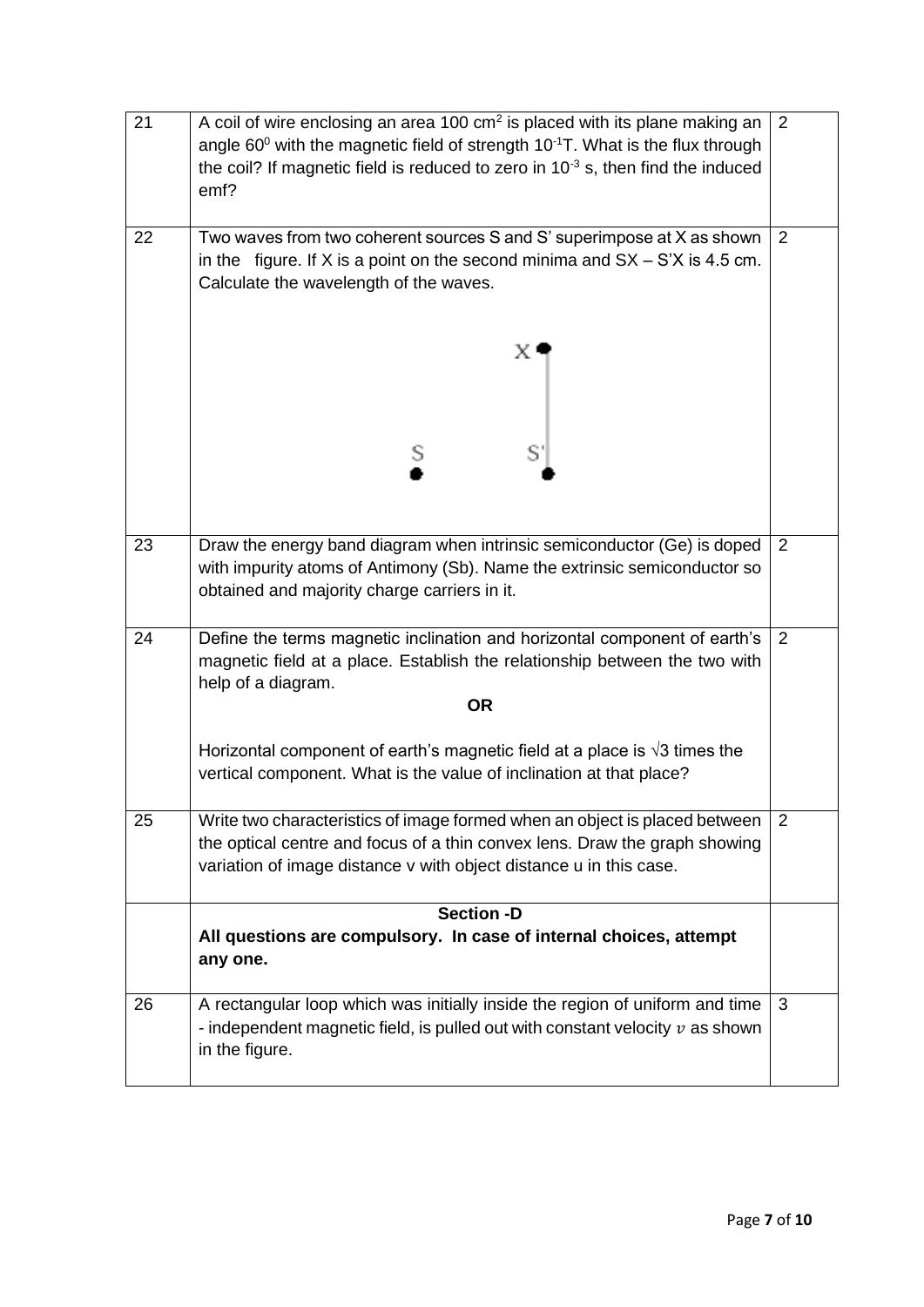|    | x<br>x<br>x<br>х<br>x<br>x<br>x                                                                                                                                                                                                                                       |   |
|----|-----------------------------------------------------------------------------------------------------------------------------------------------------------------------------------------------------------------------------------------------------------------------|---|
|    | x<br>x<br>x<br>x<br>х<br>x<br>x                                                                                                                                                                                                                                       |   |
|    | x<br>x<br>x<br>x<br>x<br>x<br>x                                                                                                                                                                                                                                       |   |
|    | x<br>x<br>x<br>x<br>х<br>x<br>$\overline{v}$ X                                                                                                                                                                                                                        |   |
|    | x<br>x<br>x<br>x<br>x<br>x<br>x                                                                                                                                                                                                                                       |   |
|    | (a)                                                                                                                                                                                                                                                                   |   |
|    | a) Sketch the variation of magnetic flux, the induced current, and<br>power dissipated as Joule heat as function of time.<br>b) If instead of rectangular loop, circular loop is pulled out; do you<br>expect the same value of induced current? Justify your answer. |   |
|    | Sketch the variation of flux in this case with time.                                                                                                                                                                                                                  |   |
| 27 | A variable resistor R is connected across a cell of emf E and internal<br>resistance r.                                                                                                                                                                               | 3 |
|    | a)<br>Draw the circuit diagram.<br>Plot the graph showing variation of potential drop across R as<br>b)<br>function of R.<br>At what value of R current in circuit will be maximum.<br>c)                                                                             |   |
|    | <b>OR</b>                                                                                                                                                                                                                                                             |   |
|    | A storage battery is of emf 8V and internal resistance 0.5 ohm is being                                                                                                                                                                                               |   |
|    | charged by d.c supply of 120 V using a resistor of 15.5 ohm                                                                                                                                                                                                           |   |
|    | Draw the circuit diagram.<br>a)<br>Calculate the potential difference across the battery.<br>b)                                                                                                                                                                       |   |
|    | What is the purpose of having series resistance in this circuit?<br>C)                                                                                                                                                                                                |   |
| 28 | Explain de-Broglie argument to propose his hypothesis. Show that de-<br>a)<br>Broglie wavelength of photon equals electromagnetic radiation.                                                                                                                          | 3 |
|    | If, deuterons and alpha particle are accelerated through same potential,<br>b)<br>find the ratio of the associated de-Broglie wavelengths of two.                                                                                                                     |   |
|    | OR                                                                                                                                                                                                                                                                    |   |
|    | State the main implications of observations obtained from various<br>photoelectric experiments. Can these implications be explained by wave<br>nature of light? Justify your answer.                                                                                  |   |
|    |                                                                                                                                                                                                                                                                       |   |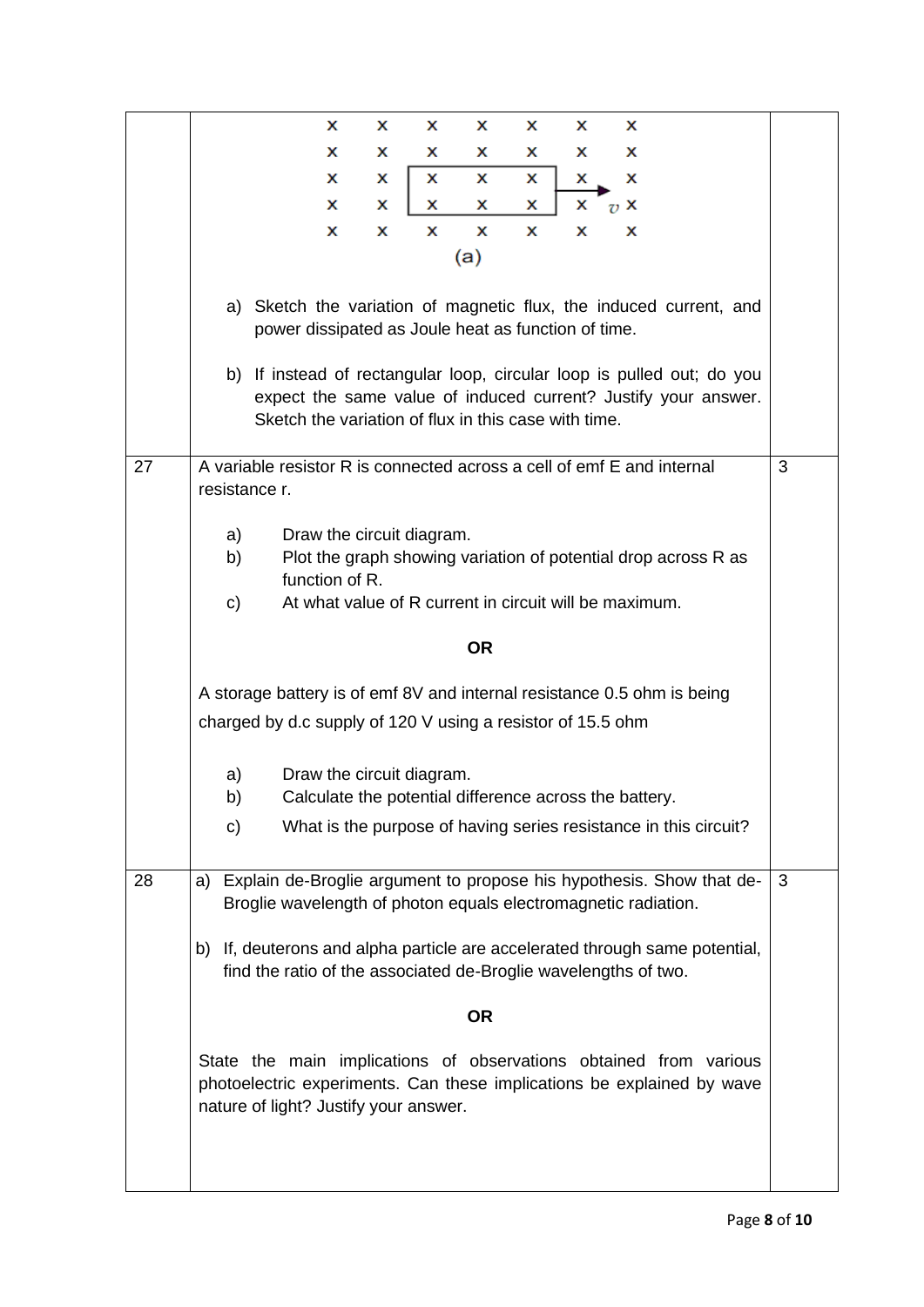| 29 | Derive an expression for the frequency of radiation emitted when a<br>hydrogen atom de-excites from level n to level $(n - 1)$ . Also show that for<br>large values of n, this frequency equals to classical frequency of revolution<br>of an electron.                                                                                                                                                                                                                | 3 |
|----|------------------------------------------------------------------------------------------------------------------------------------------------------------------------------------------------------------------------------------------------------------------------------------------------------------------------------------------------------------------------------------------------------------------------------------------------------------------------|---|
| 30 | Give one point of difference between nuclear fission and nuclear<br>a)<br>fusion.                                                                                                                                                                                                                                                                                                                                                                                      | 3 |
|    | b) Suppose we consider fission of a ${}^{56}{}_{26}Fe$ into two equal fragments of<br>$28_{13}$ AI nucleus. Is the fission energetically possible? Justify your answer<br>by working out Q value of the process.                                                                                                                                                                                                                                                       |   |
|    | Given $(m)$ <sup>56</sup> <sub>26</sub> Fe = 55.93494 u and $(m)$ <sup>28</sup> <sub>13</sub> Al = 27.98191                                                                                                                                                                                                                                                                                                                                                            |   |
|    | Section - E                                                                                                                                                                                                                                                                                                                                                                                                                                                            |   |
|    | All questions are compulsory. In case of internal choices, attempt<br>any one.                                                                                                                                                                                                                                                                                                                                                                                         |   |
| 31 | State Gauss's law in electrostatics. Show that with help of suitable figure<br>a)<br>that outward flux due to a point charge Q, in vacuum within gaussian<br>surface, is independent of its size and shape.<br>b) In the figure there are three infinite long thin sheets having surface<br>charge density $+2\sigma$ , $-2\sigma$ and $+\sigma$ respectively. Give the magnitude and<br>direction of electric field at a point to the left of sheet of charge density | 5 |
|    | +2 $\sigma$ and to the right of sheet of charge density + $\sigma$ .<br>$\begin{array}{ c c } \hline c&b\\ \hline \end{array}$<br>$\overline{B}$<br>A                                                                                                                                                                                                                                                                                                                  |   |